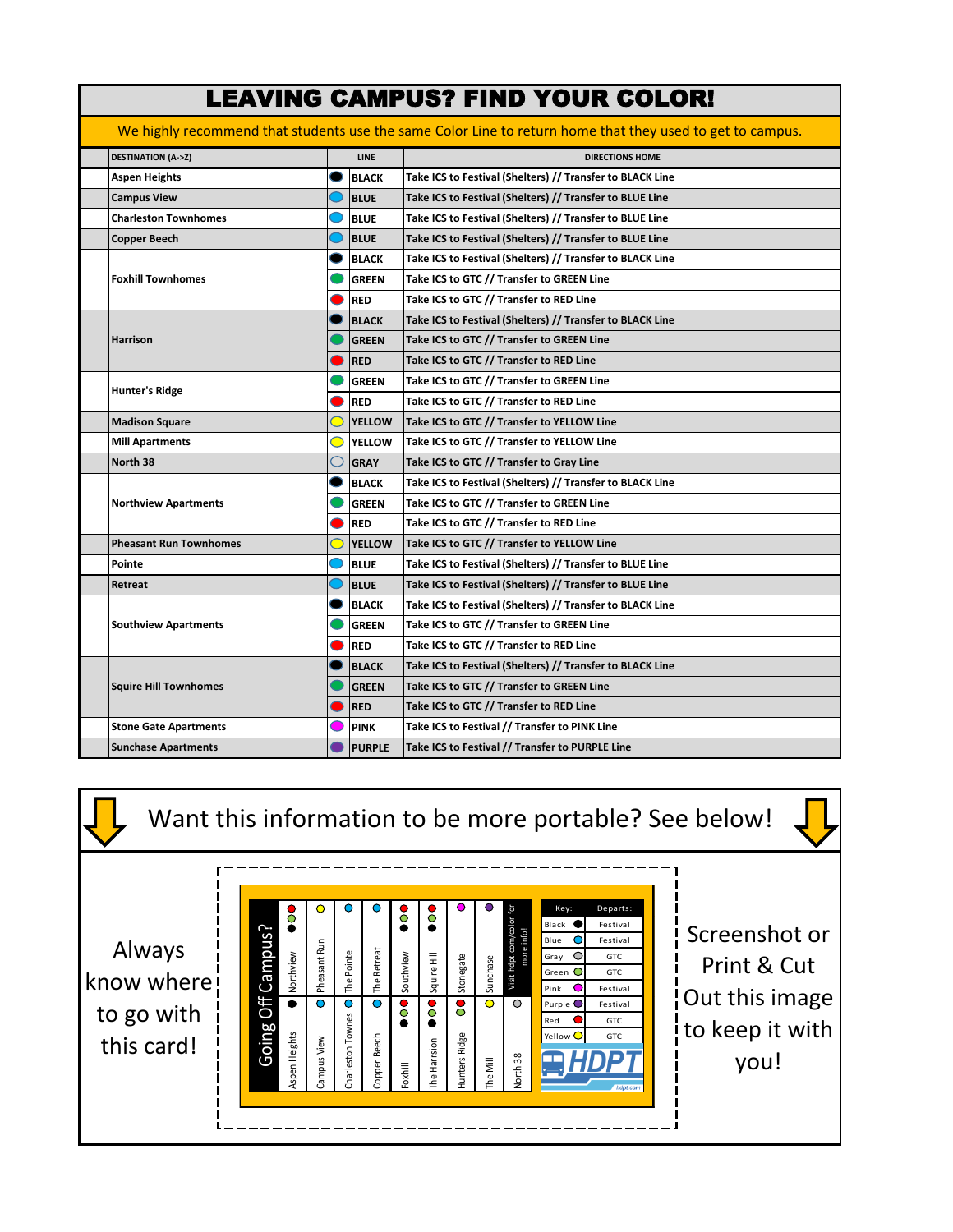To Main Campus | | To East Campus

ISAT/CS (Across) Quad

 $\bigoplus$  GTC  $\qquad \qquad \vert \qquad \vert$   $\qquad \bigoplus$  GTC

Madison Union ISAT/CS

Miller Hall

Memorial Hall  $\parallel$  Jennings Hall

**Jennings Hall Memorial Hall** 

 $\overline{\mathbb{F}}$  Festival (Shelters)  $\qquad \qquad \Big| \qquad \Big| \qquad$  Grace St Apts (Across)

Festival Conference Center

Monday - Friday 7AM - 7PM // ICS Arrive every 5 minutes

# Saturday ICS 9:00 AM - 7:00 PM

| <b>Jennings</b> | Festival   | <b>GTC</b> | <b>Madison</b> | <b>Miller</b> | Memorial I | <b>Memorial</b> | Hoffman | <b>GTC</b> | <b>ISAT/CS</b> | <b>Festival</b> | <b>Jennings</b> |
|-----------------|------------|------------|----------------|---------------|------------|-----------------|---------|------------|----------------|-----------------|-----------------|
| Hall            | (Shelters) |            | Union          | Hall          | Hall       | Hall            | Hall    |            |                |                 | Hall            |
| Departure       |            | Departure  |                |               | Arrival    | Departure       |         | Departure  |                |                 | Arrival         |
| :00             | :03        | :09        | :10            | :16           | :19        | :37             | :42     | :45        | :48            | ٠π٠<br>. ت      | :53             |

## ICS 7PM - 11PM Mon.-Sat. // ICS 11PM - 2AM Fri. & Sat.

| <b>GTC</b> | Madison             | <b>Miller</b> | <b>Memorial   Memorial</b> |                   | Hoffman | <b>GTC</b> | <b>ISAT/CS</b> | <b>Festival</b> | <b>Jennings</b> | <b>Jennings</b>   | <b>Festival</b> |
|------------|---------------------|---------------|----------------------------|-------------------|---------|------------|----------------|-----------------|-----------------|-------------------|-----------------|
| Departure  | Union               | Hall          | Hail<br>Arrival            | Hall<br>Departure | Hall    | Departure  |                |                 | Hall<br>Arrival | Hall<br>Departure | (Shelters)      |
| :10        | $\cdot$<br><b>A</b> | :17           | :20                        | :22               | :27     | .11        | :14            | .47             | :19             | :21               | :24             |
| :40        | :41                 | :47           | :50                        | :52               | :57     | :41        | :44            | :47             | :49             | :51               | :54             |

#### Note: Multiple Buses Service This **ALL STOPS Stop# 1** 036 **Jennings Hall (Shelters) 6 011 Memorial Hall (Shelter) 120 University Blvd. @ Arboretum 013 Grace St. across from Studio Center (Shelter) 2 014 Carrier Dr. @ Festival (Shelter) 7 007 Grace St. across from Grace Street Apartments 016 Carrier Dr. across from Physics/Chemistry 270 Bluestone Dr. across Wampler Hall 019 Carrier Dr. @ across ISAT/CS (Shelter) 8 030 Bluestone Dr. @ Hoffman Hall 021 Carrier Dr. @ Hanson Hall 031 Bluestone Dr. across from Madison Union 3 003 Godwin Transit Center 3 003 Godwin Transit Center 4 027 Bluestone Dr. @ Madison Union 037 Carrier Dr. across from Hanson Hall 028 Bluestone Dr. @ Varner House 9 018 Carrier Dr. @ ISAT/CS (Shelter) 029 Bluestone Dr. @ Wampler Hall 017 Carrier Dr. @ Physics/Chemistry (Shelter) 5 010 Miller Hall 10 015 Carrier Dr. @ Festival Conference Center 004 Grace St. @ Grace Street Apartments 121 University Blvd. across from Arboretum 012 Grace St. @ Studio Center**

Route

Route Operates Only When JMU Is In Session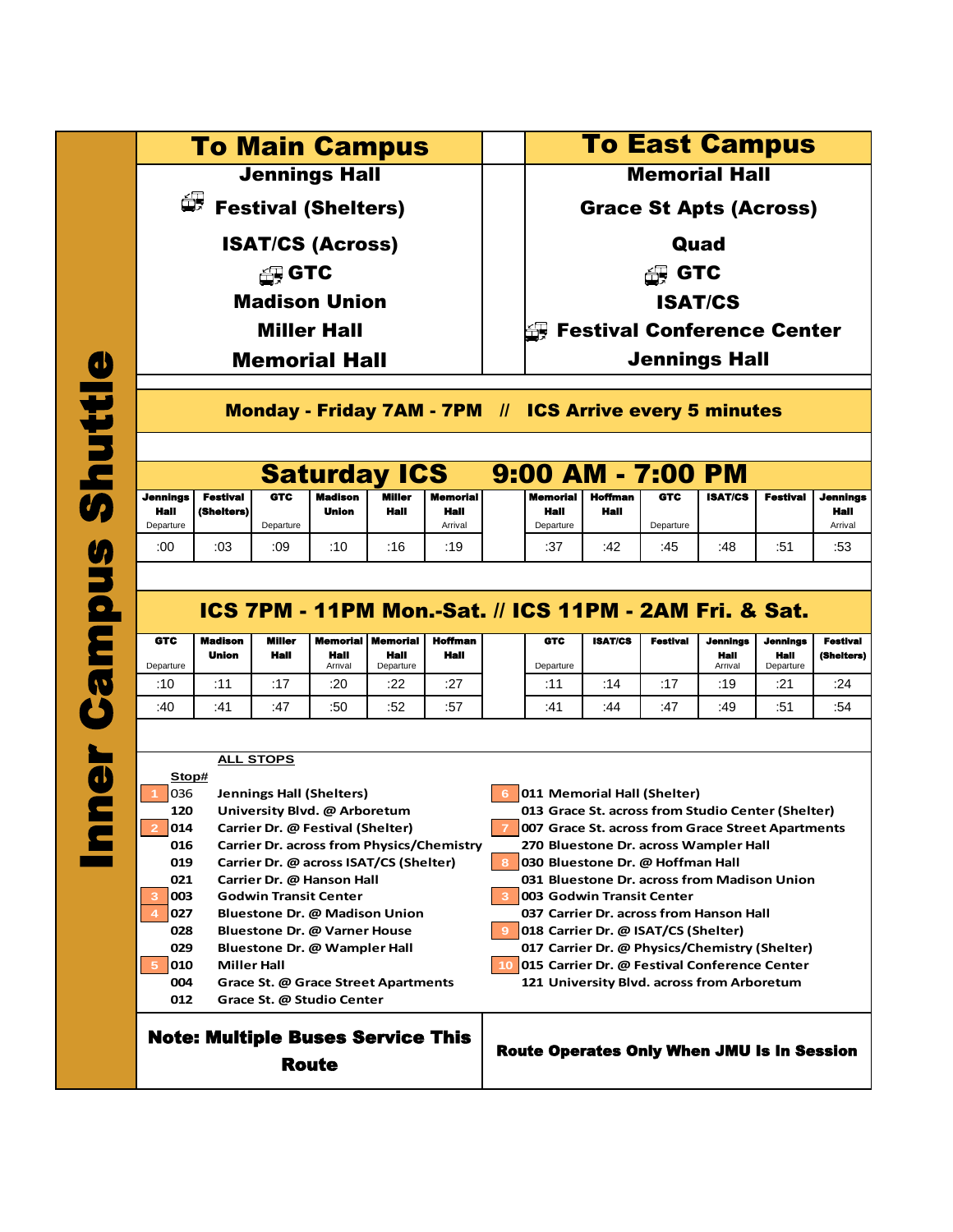|                | <b>GTC</b>                          | Varner<br>House | Mass.<br>Library | Noll Dr.<br>@ Elias Garage | <b>Liberty St.</b><br>@ DNR | <b>GTC</b>     |  |  |  |  |
|----------------|-------------------------------------|-----------------|------------------|----------------------------|-----------------------------|----------------|--|--|--|--|
| <b>Shuttle</b> | <b>Departs</b>                      | $\overline{2}$  | 3                | $\overline{4}$             | $\overline{5}$              | <b>Arrives</b> |  |  |  |  |
|                | 7:00                                | 7:02            | 7:07             | 7:12                       | 7:14                        | 7:21           |  |  |  |  |
|                | 8:00                                | 8:02            | 8:07             | 8:12                       | 8:14                        | 8:21           |  |  |  |  |
|                | 9:00                                | 9:02            | 9:07             | 9:12                       | 9:14                        | 9:21           |  |  |  |  |
| <b>UMOTUMO</b> | 10:00                               | 10:02           | 10:07            | 10:12                      | 10:14                       | 10:21          |  |  |  |  |
|                | 11:00                               | 11:02           | 11:07            | 11:12                      | 11:14                       | 11:21          |  |  |  |  |
| A              | 12:00                               | 12:02           | 12:07            | 12:12                      | 12:14                       | 12:21          |  |  |  |  |
|                | 1:00                                | <u> 1:02</u>    | 1:07             | 1:12                       | 1:14                        | <u> 1:21</u>   |  |  |  |  |
|                | <b>Operates Saturday Night Only</b> |                 |                  |                            |                             |                |  |  |  |  |

### **ALL STOPS**

| Stop# |                                      |     |                                                |
|-------|--------------------------------------|-----|------------------------------------------------|
| 003   | <b>Godwin Transit Center</b>         | 113 | North Main St. @ East Rock St.                 |
| 027   | <b>Bluestone Dr. @ Madison Union</b> | 064 | Noll Dr. @ Elias Garage                        |
| 028   | Bluestone Dr. @ Varner House         | 236 | South Liberty St. @ Daily News Record          |
| 029   | Bluestone Dr. @ Wampler Hall         | 237 | South Liberty St. @ Grattan St.                |
| 081   | South Main St. @ M. L. King Way      | 270 | <b>Bluestone Dr. across Wampler Hall</b>       |
| 082   | South Main St. across from City Hall | 030 | Bluestone Dr. @ Hoffman Hall                   |
| 112   | South Main St. @ Massanutten Library | 031 | <b>Bluestone Dr. across from Madison Union</b> |
| 279   | North Main St. @ Court Square        |     |                                                |

|  | 113 |
|--|-----|
|  | 064 |
|  | 236 |

- **1237 Blueston Dr. Example 237 Blue Bank Liberty St. @ Grattan St.**
- **081 Contains Marin 270 Bluestone Dr. across Wampler Hall**
- **082 South Main St. across from City Hall 030 Bluestone Dr. @ Hoffman Hall**